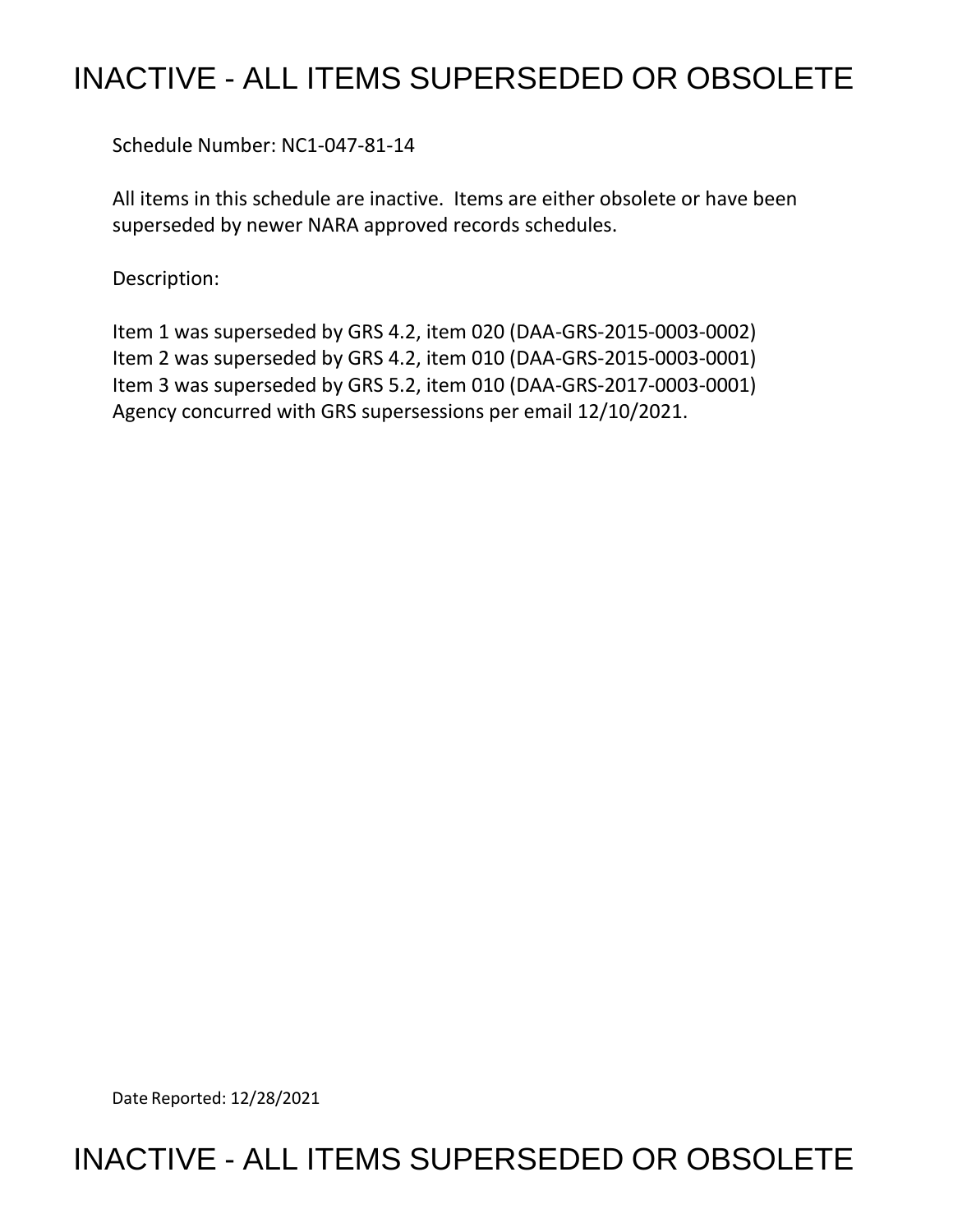|                                                                                                 |                                                                                                                                                                                                                                                                                                                                                                                                                                                                                                                                                                                                                                                                                                             |                                                                                                                                             |                                | $26$ JUMIT TY                                                  |                           |  |
|-------------------------------------------------------------------------------------------------|-------------------------------------------------------------------------------------------------------------------------------------------------------------------------------------------------------------------------------------------------------------------------------------------------------------------------------------------------------------------------------------------------------------------------------------------------------------------------------------------------------------------------------------------------------------------------------------------------------------------------------------------------------------------------------------------------------------|---------------------------------------------------------------------------------------------------------------------------------------------|--------------------------------|----------------------------------------------------------------|---------------------------|--|
|                                                                                                 | REQUEST FOR RECORDS DISPOSITION AUTHORITY                                                                                                                                                                                                                                                                                                                                                                                                                                                                                                                                                                                                                                                                   |                                                                                                                                             |                                | LEAVE BLANK                                                    |                           |  |
|                                                                                                 | (See Instructions on reverse)                                                                                                                                                                                                                                                                                                                                                                                                                                                                                                                                                                                                                                                                               | OA BOL                                                                                                                                      |                                |                                                                |                           |  |
|                                                                                                 |                                                                                                                                                                                                                                                                                                                                                                                                                                                                                                                                                                                                                                                                                                             |                                                                                                                                             |                                |                                                                |                           |  |
|                                                                                                 | TO GENERAL SERVICES ADMINISTRATION,                                                                                                                                                                                                                                                                                                                                                                                                                                                                                                                                                                                                                                                                         | $NC1 - 47 - 81 - 14$                                                                                                                        |                                |                                                                |                           |  |
| NATIONAL ARCHIVES AND RECORDS SERVICE, WASHINGION, DC 20408<br>1 FROM (AGENCY OR ESTABLISHMENT) |                                                                                                                                                                                                                                                                                                                                                                                                                                                                                                                                                                                                                                                                                                             |                                                                                                                                             | DATE RECEIVED<br>June 26, 1981 |                                                                |                           |  |
| HHS                                                                                             |                                                                                                                                                                                                                                                                                                                                                                                                                                                                                                                                                                                                                                                                                                             | NOTIFICATION TO AGENCY                                                                                                                      |                                |                                                                |                           |  |
| 2 MAJOR SUBDIVISION<br><b>SSA</b>                                                               |                                                                                                                                                                                                                                                                                                                                                                                                                                                                                                                                                                                                                                                                                                             | In accordance with the provisions of 44 U.S.C. 3303a the disposal re-<br>quest, including amendments, is approved except for items that may |                                |                                                                |                           |  |
| 3 MINOR SUBDIVISION                                                                             |                                                                                                                                                                                                                                                                                                                                                                                                                                                                                                                                                                                                                                                                                                             |                                                                                                                                             |                                | be stamped "disposal not approved" or "withdrawn" in column 10 |                           |  |
|                                                                                                 | Office of Management, Budget, and Personnel                                                                                                                                                                                                                                                                                                                                                                                                                                                                                                                                                                                                                                                                 |                                                                                                                                             |                                |                                                                |                           |  |
|                                                                                                 | 4 NAME OF PERSON WITH WHOM TO CONFER                                                                                                                                                                                                                                                                                                                                                                                                                                                                                                                                                                                                                                                                        | 5 TEL EXT                                                                                                                                   |                                |                                                                |                           |  |
|                                                                                                 | Ernest P. Lardieri                                                                                                                                                                                                                                                                                                                                                                                                                                                                                                                                                                                                                                                                                          | 594-5770                                                                                                                                    |                                |                                                                |                           |  |
|                                                                                                 | 6 CERTIFICATE OF AGENCY REPRESENTATIVE                                                                                                                                                                                                                                                                                                                                                                                                                                                                                                                                                                                                                                                                      |                                                                                                                                             |                                |                                                                |                           |  |
|                                                                                                 | I hereby certify that I am authorized to act for this agency in matters pertaining to the disposal of the agency's records,<br>that the records proposed for disposal in this Request of $2$ page(s) are not now needed for the business of<br>this agency or will not be needed after the retention periods specified                                                                                                                                                                                                                                                                                                                                                                                      |                                                                                                                                             |                                |                                                                |                           |  |
|                                                                                                 | A Request for immediate disposal                                                                                                                                                                                                                                                                                                                                                                                                                                                                                                                                                                                                                                                                            |                                                                                                                                             |                                |                                                                |                           |  |
|                                                                                                 | Request for disposal after a specified period of time or request for permanent<br>retention.                                                                                                                                                                                                                                                                                                                                                                                                                                                                                                                                                                                                                |                                                                                                                                             |                                |                                                                |                           |  |
|                                                                                                 |                                                                                                                                                                                                                                                                                                                                                                                                                                                                                                                                                                                                                                                                                                             |                                                                                                                                             |                                |                                                                |                           |  |
| C DATE                                                                                          | D SIGNATURE OF ACENCY REPRESENTATIVE                                                                                                                                                                                                                                                                                                                                                                                                                                                                                                                                                                                                                                                                        | E TITLE                                                                                                                                     |                                |                                                                |                           |  |
| 6/22/81                                                                                         | George E.<br>Dr.<br>Dĕa                                                                                                                                                                                                                                                                                                                                                                                                                                                                                                                                                                                                                                                                                     |                                                                                                                                             |                                | Department Records Management Officer                          |                           |  |
| 7<br><b>ITEM NO</b>                                                                             | 8 DESCRIPTION OF ITEM<br>(With Inclusive Dates or Retention Periods)                                                                                                                                                                                                                                                                                                                                                                                                                                                                                                                                                                                                                                        |                                                                                                                                             |                                | 9<br>SAMPLE OR<br>JOB NO                                       | 10<br><b>ACTION TAKEN</b> |  |
|                                                                                                 |                                                                                                                                                                                                                                                                                                                                                                                                                                                                                                                                                                                                                                                                                                             |                                                                                                                                             |                                |                                                                |                           |  |
|                                                                                                 | Records Retention and Disposal Schedule<br>Management Service Files                                                                                                                                                                                                                                                                                                                                                                                                                                                                                                                                                                                                                                         |                                                                                                                                             |                                |                                                                |                           |  |
|                                                                                                 | Library Files                                                                                                                                                                                                                                                                                                                                                                                                                                                                                                                                                                                                                                                                                               |                                                                                                                                             |                                |                                                                |                           |  |
|                                                                                                 |                                                                                                                                                                                                                                                                                                                                                                                                                                                                                                                                                                                                                                                                                                             |                                                                                                                                             |                                |                                                                |                           |  |
|                                                                                                 | Online Computer Library Center Cataloging System                                                                                                                                                                                                                                                                                                                                                                                                                                                                                                                                                                                                                                                            |                                                                                                                                             |                                |                                                                |                           |  |
|                                                                                                 |                                                                                                                                                                                                                                                                                                                                                                                                                                                                                                                                                                                                                                                                                                             |                                                                                                                                             |                                |                                                                |                           |  |
|                                                                                                 | A magnetic tape machine-readable system of records contain 3                                                                                                                                                                                                                                                                                                                                                                                                                                                                                                                                                                                                                                                |                                                                                                                                             |                                |                                                                |                           |  |
|                                                                                                 | ing cataloging information for publications in SSA's library.<br>These tapes are produced by the Online Computer Library<br>$\,\beta$ enter (OCLC), a contractor, from information supplied by<br>\$SA. Types of records, which are received semi-annually by<br>\$SA from OCLC, consist of catalog cards (used for the<br>ibrary reference catalog) printouts and magnetic tapes.<br>Information on the records may include name of publication<br>pr published work; author; catalog number; publisher's<br>${\tt name}$ , address and dace; and descriptive information concern $+$<br>ing the work. The magnetic tapes are now retained for<br>future use for a proposed online cataloging system to be |                                                                                                                                             |                                |                                                                |                           |  |
|                                                                                                 | established as a machine-readable master file with periodic<br>updates.<br>1. Catalog Cards                                                                                                                                                                                                                                                                                                                                                                                                                                                                                                                                                                                                                 |                                                                                                                                             |                                |                                                                |                           |  |
|                                                                                                 | Remove and destroy when last copy of the work is                                                                                                                                                                                                                                                                                                                                                                                                                                                                                                                                                                                                                                                            |                                                                                                                                             |                                |                                                                |                           |  |

| 115–107 | $\boldsymbol{\eta}$<br>maso | استعاد<br>ata     | <b>STANDARD FORM 115</b><br>Revised April, 1975 |
|---------|-----------------------------|-------------------|-------------------------------------------------|
|         |                             |                   | Prescribed by General S                         |
|         | $\iint$<br>pced             | $1 - 6 - 62 : 17$ | Administration<br><b>COMPLIA CEDIMOS 44</b>     |

Revised April, 1975 Prescribed by General Services Administration FPMR (41 CFR) 101-11 4